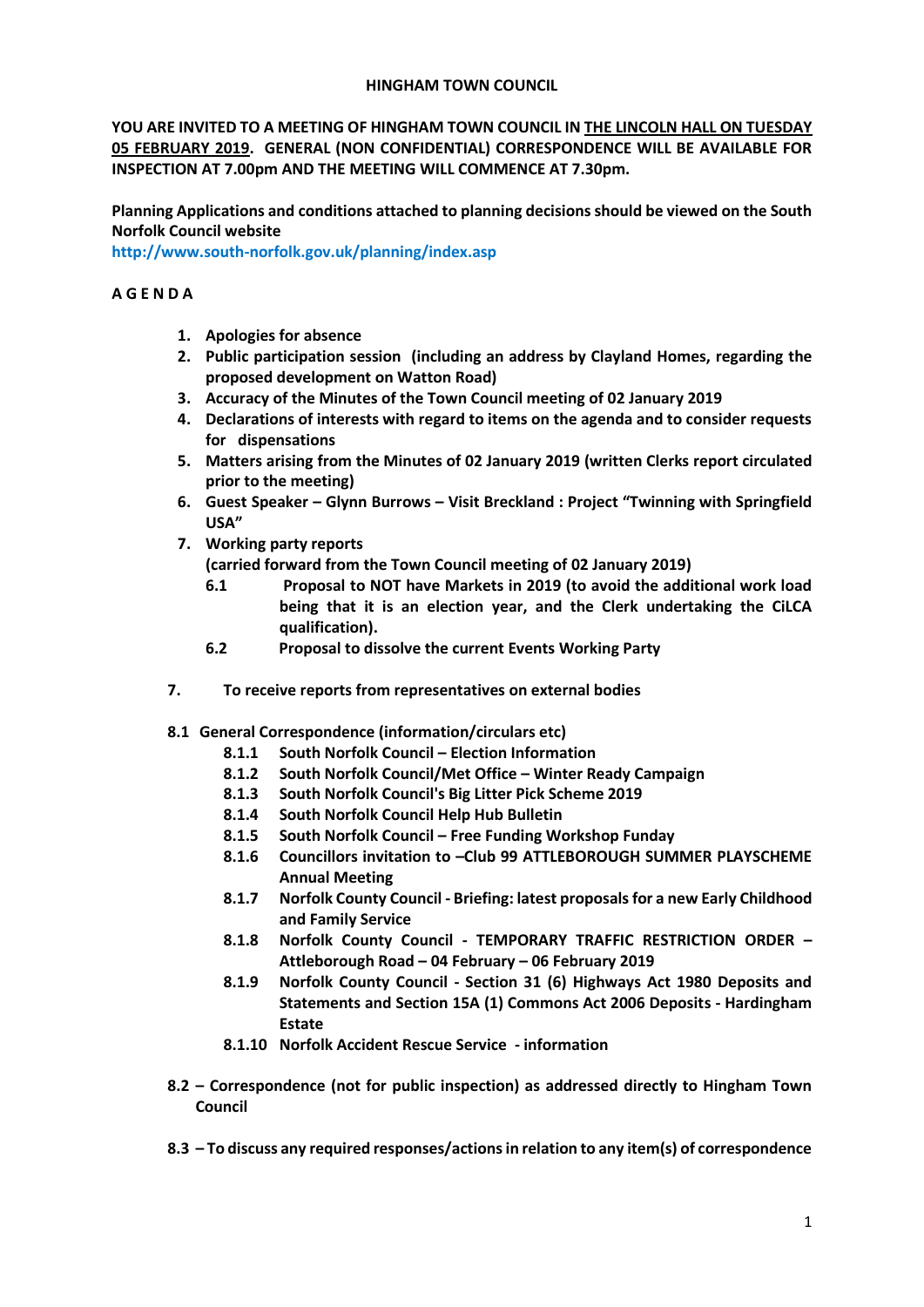# **9. District Councillor's report**

# **10. County Councillor's report**

## **11. Planning Decisions**

- 11.1 2019/0026 Discharge of conditions 3 details of windows and doors & 4 roof light of planning permission 2018/0542/H – Seamere, Seamere Road Hingham Norfolk NR9 4LP - Approved
- 11.2 2018/2808 Erection of first floor front extension, open porch and single storey side extension 30 Oak Lane Hingham Norfolk NR9 4JY - Approval with Conditions
- 11.3 2018/2678 Proposed 2 no. detached dwellings with integral garages Land South East Of Rectory Gardens Hingham Norfolk - Refusal
- 11.4 2018/2700 Proposed loft conversion with new velux rooflights 9 Springfield Way Hingham Norfolk NR9 4PR - Approval with Conditions
- 11.5 2018/2592 Proposed side and rear extension to replace large workshop 4 Folly Lane Hingham Norfolk NR9 4JE - Approval with Conditions
- 11.6 2018/2550 Modification to existing conservatory and construction of a glazed link between existing building and new proposed office areas. - 3 Dereham Road Hingham NR9 4HU - Approval with Conditions
- 11.7 2018/2361 Two storey rear extension and internal alterations to garage to re-locate kitchen 35 Hardingham Street Hingham Norfolk NR9 4JB - Approval with Conditions
- 11.8 2018/2530 Residential development of up to 10 dwellings Land South Of Watton Road Hingham Norfolk - WITHDRAWN

### **12. Planning Applications (as notified by SNC for consultation)**

- **12.1 2019/0114 - Replacement of existing rear door. Kingsley Cottage 14 The Fairland Hingham Norfolk NR9 4HN**
- **12.2 2019/0081 - Change of covering material for proposed flat roof (Erection of new single storey rear extension and alterations - 2018/0543) Seamere, Seamere Road Hingham Norfolk NR9 4LP**
- **12.3 2019/0085 - Change of use from light industrial to retail use. Unit 5 Ironside Way Hingham Norfolk NR9 4LF**
- **12.4 2019/0060 & 2019/0061 Erection of detached double garage White Lodge Farm Hardingham Road Hingham NR9 4LY**
- *13. (other planning applications where the Town Council is not a consultee – for information only)*
	- *13.1 2019/0103 - Fell - Ash x 4 and Goat Willow. Replacement species to be decided Mistletoe Cottage 4 Pitts Square Hingham NR9 4LD*